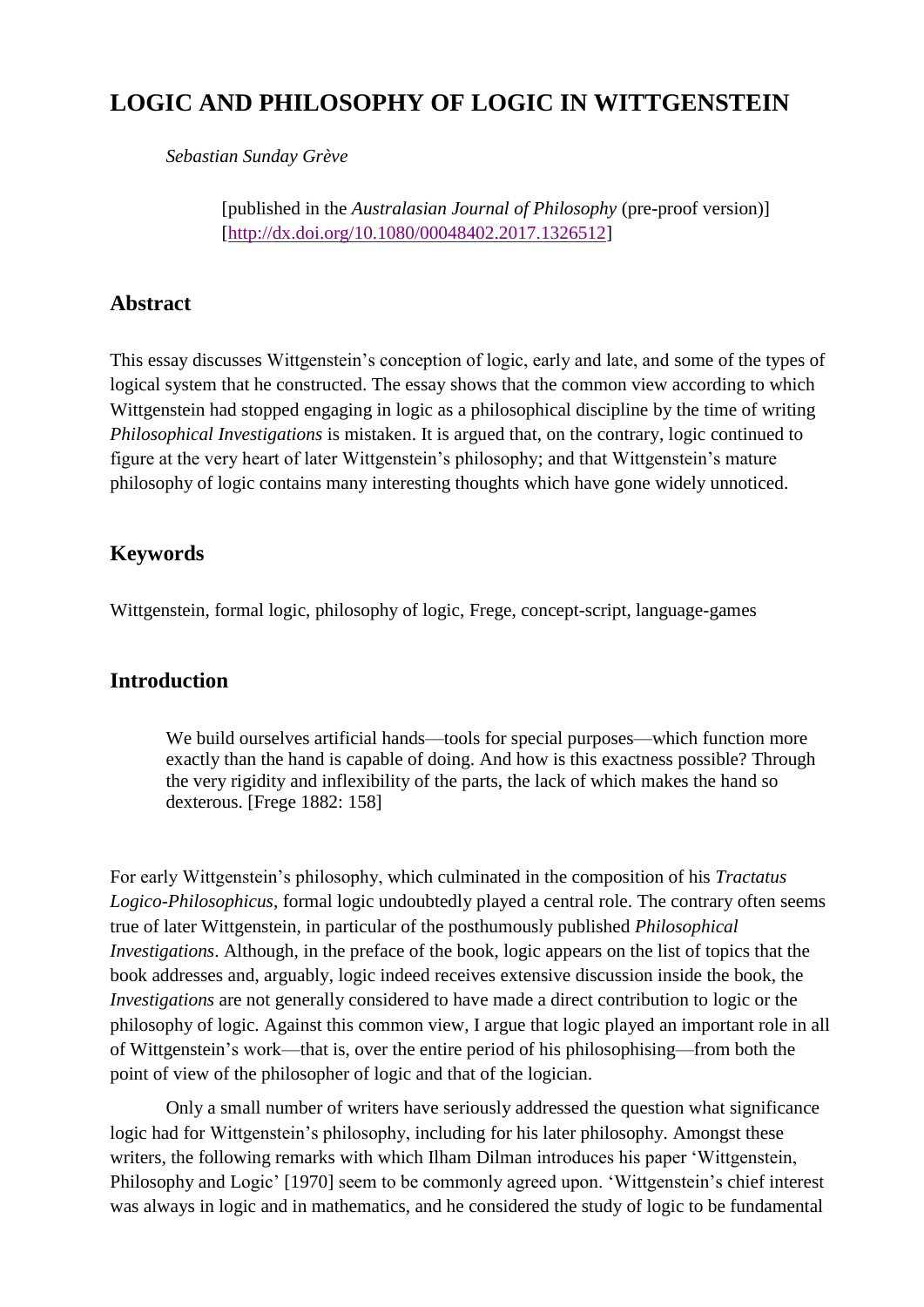to philosophy', Dilman writes. 'His discussions in *Philosophical Investigations*, for instance, always gravitate towards questions in the philosophy of logic. Unless one sees how much these are at the centre of his interest one will miss much of what he says on other issues' [ibid.: 33]. So far, this seems right to me. Indeed, as I have already said, I believe that this general point about the importance that the study of logic still had for the later philosophy of Wittgenstein has not received the attention by subsequent philosophers that it deserves. However, it is symptomatic of existing scholarship on Wittgenstein's philosophy of logic that Dilman also considers it necessary to add the following disclaimer: 'By a "study of logic"', he writes, 'I do not mean a study concerned with casting propositions into symbolic form, mapping out their implications, formalizing arguments, developing methods for detecting fallacies in them and checking their validity, discovering logical proofs, constructing formal systems. On the contrary, Wittgenstein repeatedly warned against the tendency towards formalization in philosophy' [ibid.]. This seems wrong to me or, at any rate, misleading.

Of course, Wittgenstein thought that some tendencies towards formalisation in philosophy could be damaging (and who would not think that?), but this does not mean that he thought that all formalisation, or tendencies towards formalisation, in philosophy were problematic. In fact, as I shall try to demonstrate, most of the elements of a study of logic that Dilman thinks later Wittgenstein rejected, except perhaps for the discovering of logical proofs, never ceased to be at the centre of Wittgenstein's interest.

Similarly, at the end of her otherwise admirably comprehensive chapter on 'Wittgenstein on Philosophy of Logic and Mathematics' in the *Oxford Handbook of Philosophy of Mathematics and Logic*, Juliet Floyd makes special note of the fact that 'Wittgenstein's philosophy has helped to inspire the construction of new logics' [2005: 113], such as those that have been developed by Hintikka, Shapiro, Priest and others; but she does not make any mention of later Wittgenstein's own constructive work in logic. Perhaps the most recent example of this tendency in the literature is Penelope Maddy's *The Logical Must: Wittgenstein on Logic* [2015], which I briefly discuss below. The present essay seeks to highlight several of Wittgenstein's, and especially the later Wittgenstein's, constructive contributions to the study of logic.

I shall begin here, in the first of three sections, with some basic distinctions concerning the roles logic plays in Wittgenstein's work, which will be useful for understanding the more intricate details of their respective traits that I shall address in the second and third sections of this essay. These latter sections address the early and the later work of Wittgenstein respectively, with special attention to the *Tractatus* and the *Investigations* as their authoritative expressions.

# **1. 'Logic'**

In one of his final manuscripts, Wittgenstein asks himself the following question:

Could we imagine a man who keeps on making mistakes where we regard a mistake as ruled out, and in fact never encounter one?

E.g. he says he lives in such and such a place, is so and so old, comes from such and such a city, and he speaks with the same certainty (giving all the tokens of it) as I do, but he is wrong.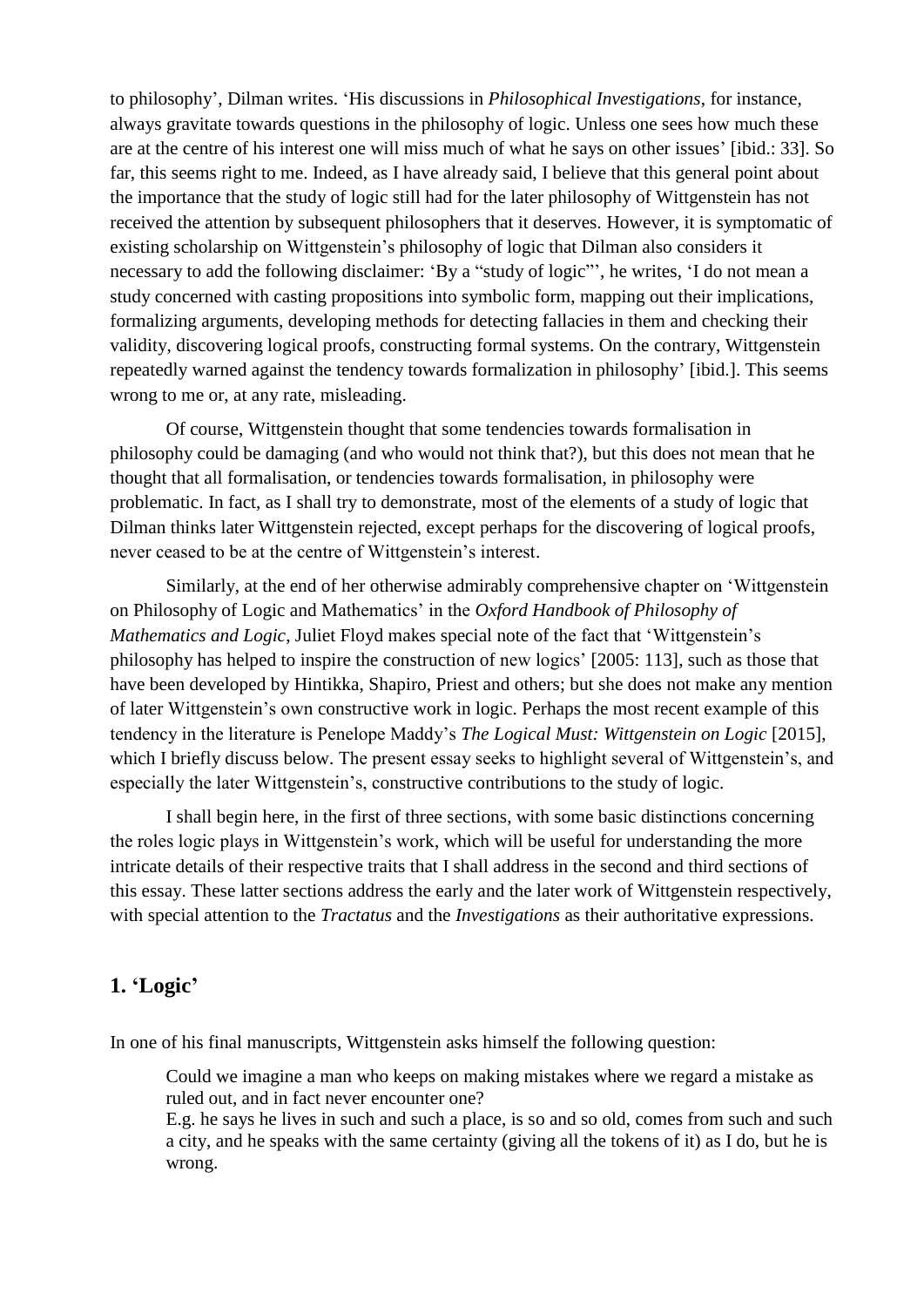But what is his relation to this error? What am I to suppose? [MS 174:  $15-15v$ ]<sup>1</sup>

Then Wittgenstein notes somewhat abruptly:

The question is: what is the logician to say here? [ibid.]

It is clear from these remarks and others that Wittgenstein, nearing the end of his philosophical development, still sees himself as in an important sense concerned with logic.

The following early remark, from the *Tractatus* [1922], gives expression to one of Wittgenstein's most fundamental convictions concerning the relation between logic and philosophy:

The object of philosophy is the logical clarification of thoughts. Philosophy is not a body of doctrine, but an activity.

A philosophical work consists essentially of elucidations.

Philosophy does not result in 'philosophical propositions', but in the becoming-clear [Klarwerden] of propositions. [TLP 4.112]<sup>2</sup>

For example, I might be inclined to say, 'some systems of formal logic describe the logic of language'. According to Wittgenstein's conception of philosophy, it would be wrong to think that uttering such a sentence would, as such, be the result of philosophy; 'philosophical propositions', as it were. Rather, my utterance of this sentence marks the beginning of the real philosophical work that is needed. Wittgenstein later wrote in the *Investigations*: 'What we are "tempted to say" in such a case is, of course, not philosophy; but it is its raw material' [PI §254]. Hence, what the philosopher has to do in such a case is to make clear—to themselves as much as to whoever might care to find out—what exactly might be meant by what they were tempted to say. This activity is what Wittgenstein calls the logical clarification of thoughts.

It is instructive to note just how much of this logico-philosophical work is required in order, for instance, to make clear the meaning of the remark that I just quoted from the *Tractatus* (see indentation above). The following story aptly illustrates this. Upon having read the manuscript of the book 'twice carefully', Russell remarked in a letter to Wittgenstein, '4.112. I agree strongly with this number.<sup>3</sup> Of course, he would: Russell could have written this remark himself. In fact, however, the two deeply disagreed about this particular remark as well as about logic and the philosophy of logic in general.

<u>.</u>

<sup>&</sup>lt;sup>1</sup> This manuscript passage, including the following quotation, was translated in OC [§§67–8]. Works by or originating from Wittgenstein are cited using abbreviations following standard practice; the list of references contains the key to all abbreviations.

<sup>2</sup> Translations of the *Tractatus* are taken from the Pears/McGuinness translation or the Ogden/Ramsey one or both, without further indication. Translations have been emended where necessary, also without further indication. The same applies to the Bartlett translation of Frege's 'Über die wissenschaftliche Berechtigung einer Begriffsschrift', as quoted in the epigraph to this essay. Translations of Wittgenstein's *Investigations* are taken from the Hacker/Schulte translation; in this case, solely the translation of section 81 has been emended (namely to read 'as if what we are [not "were"] talking about in logic…', because the counterfactual of the original '*redeten*' is expressed by the subsequent 'were' in '…were an *ideal* language').

<sup>&</sup>lt;sup>3</sup> The letter is dated 13 August 1919.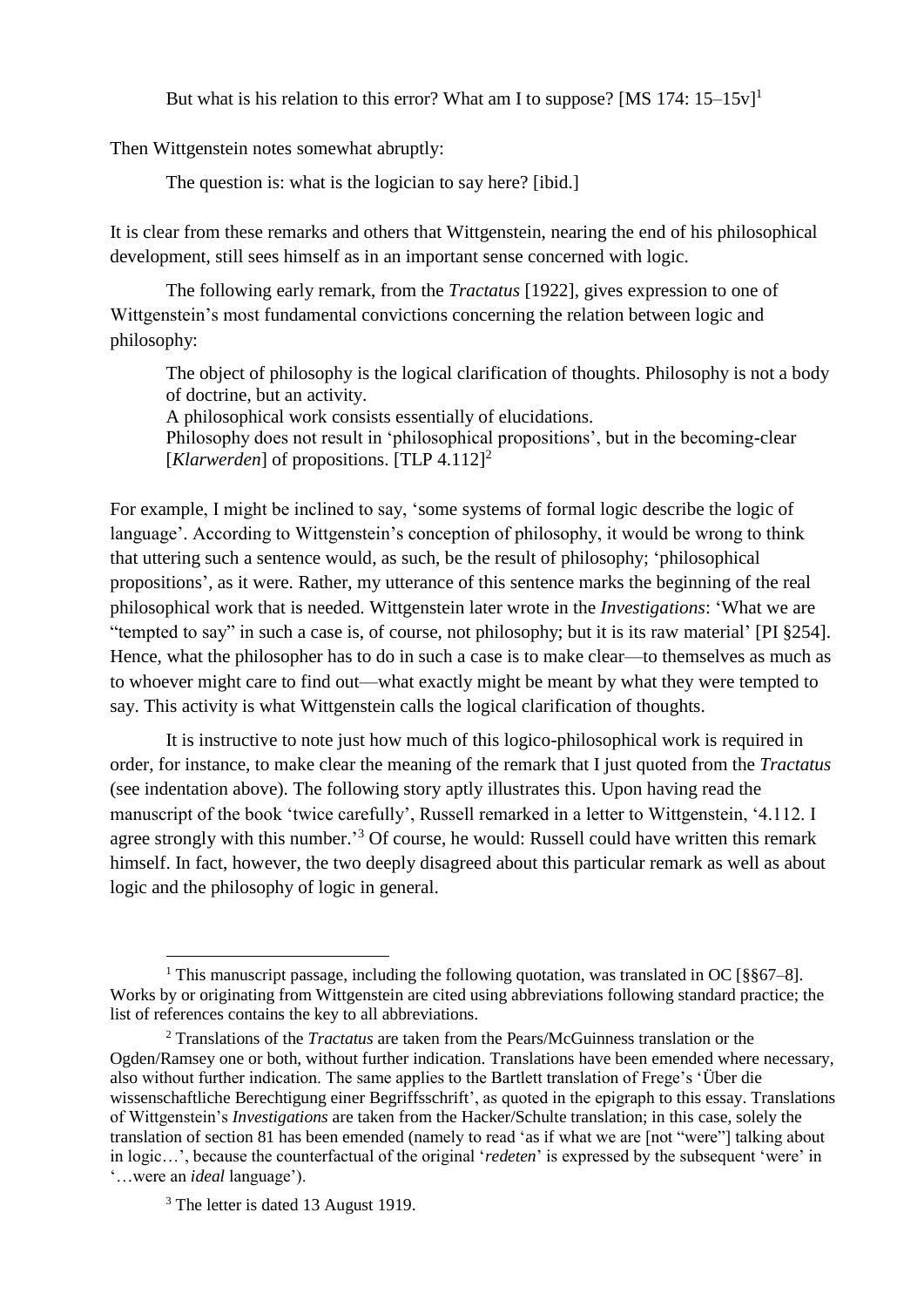#### **1.1 Two uses of 'logic'**

1

Wittgenstein mainly uses the term 'logic' in two ways: either to refer to a system of formal logic such as Aristotle's logic, Frege's concept-script or Russell's *Principia Mathematica* (hence, to refer to the method or tool of investigation), or to refer to how language in general, one language in particular, or specific expressions, propositions, words, concepts, etc. function (hence, to refer to the object of investigation). 4

Many important issues in the philosophy of logic can be framed with regard to possible relations between logic as the method or tool of investigation and logic as the object of investigation. In what sense are systems of formal logic *about* the logic of language? Is there only one correct system of formal logic or are there many? Here is a relatively late remark, from 1948, in which Wittgenstein discusses a related kind of issue:

Aristotelian logic brands a contradiction as a non-sentence, which is to be excluded from language. But this logic only deals with a very small part of the logic of our language. (It is as if the first geometrical system had been a trigonometry; and as if we now believed that trigonometry is the real basis for geometry, if not the whole of geometry.) [MS 137: 129-129v]<sup>5</sup>

According to Wittgenstein, there exists a general tendency to reify systems of logic or, what comes to the same, 'to sublimate the logic of our language' [PI §38]. In other words, what is at issue in the above passage is a tendency to misunderstand what might be called the normative character of formal logic in such a way, for instance, as to try to eliminate features of our ordinary language that do not accord with the rules of some system of formal logic even though these features of our ordinary language might in fact fulfil genuine functions that merely cannot be captured adequately by this particular set of rules. Against such reifying and sublimating attitudes, Wittgenstein reminds us that sometimes expressions such as 'Yes and no' fulfil a vital communicative function in virtue of being contradictory, for example in replying to questions such as 'Do you love me?' or 'Are you a Marxist?'.<sup>6</sup>

In the remainder of the present section, I shall briefly say a few things about the development of Wittgenstein's general concern with the logic of language. In the subsequent two sections, I shall then attempt to illustrate some of the roles that formal logic played in Wittgenstein's related philosophical efforts.

<sup>4</sup> Regarding my own use of the term 'formal logic' in this essay: I do not mean to impose any particular notion of formality. Rather, I am using the term here mainly to indicate, where necessary, that I am speaking of logic as a method or tool of investigation and in contradistinction to what is commonly called informal logic; I take the latter distinction to be simply that informal logic is so called because it involves a lesser degree of formalisation than what is called formal logic.

<sup>5</sup> This manuscript passage was translated in LW I [§525].

<sup>6</sup> Cp. PI [§81]; see Railton [2000] for detailed discussion of this section.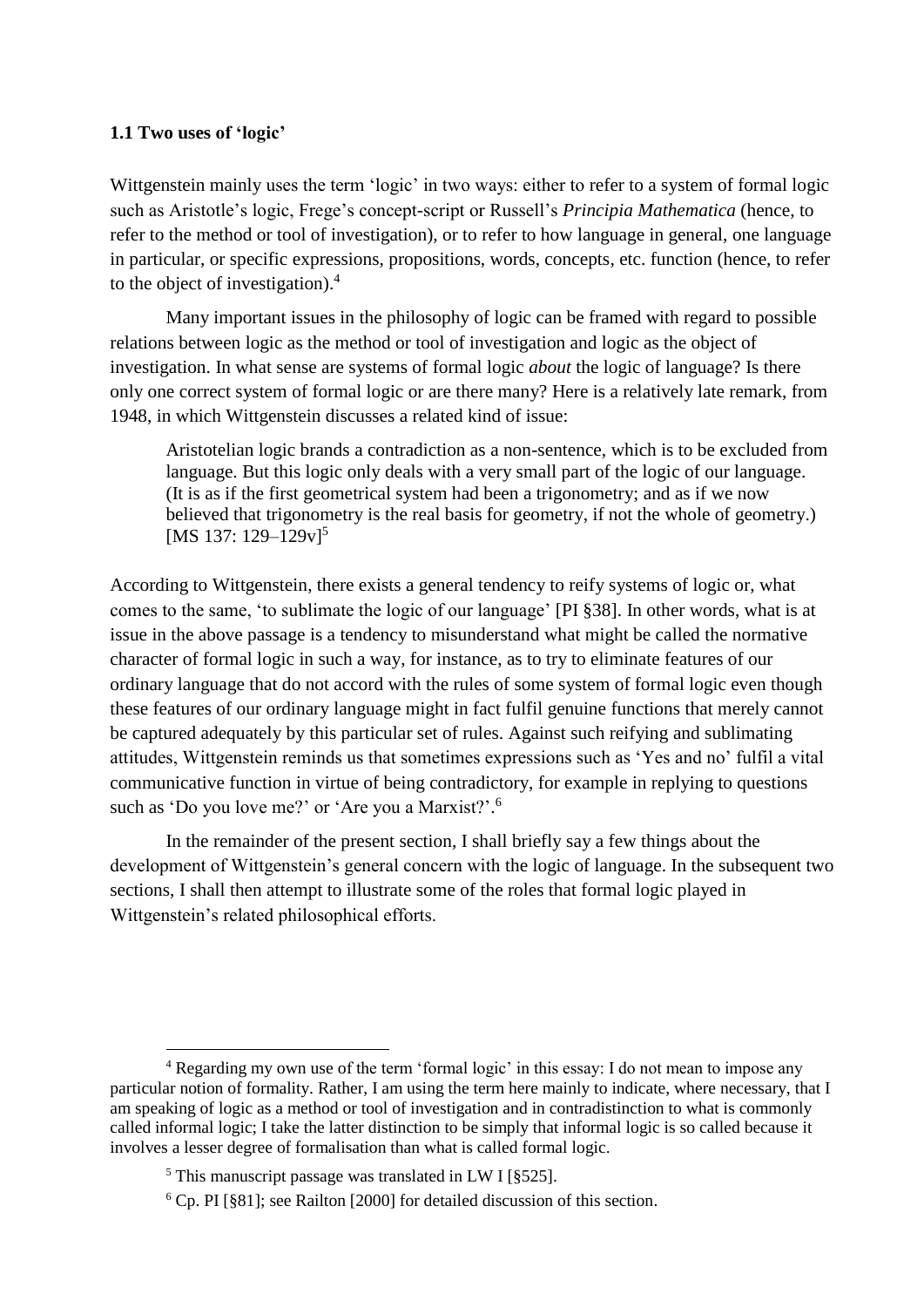#### **1.2 The logic of language**

<u>.</u>

The following passage from the Preface of the *Tractatus* contains one of the most salient instances in Wittgenstein's work of 'logic' being used to refer to the object of investigation. He writes:

The book deals with the problems of philosophy, and shows – as I believe – that the posing [*Fragestellung*] of these problems stems from misunderstanding the logic of our language.

Wittgenstein thinks that there is a characteristic dimension to philosophy which is manifested in a powerful, and dangerous, tendency to talk nonsense without being aware of it.

In his later writings, Wittgenstein speaks less frequently of the 'logic' of our language. Instead, he now often speaks of its 'grammar'. <sup>7</sup> More frequently still, later Wittgenstein speaks of the grammar of particular words or expressions.<sup>8</sup> I do not know what prompted later Wittgenstein to start referring to the object of his investigations as 'grammar' rather than as 'logic'. For present purposes, it will be safe to assume that this terminological shift makes no significant difference. Several commentators have pointed out, correctly in my view, that it is no easy task to say what later Wittgenstein's conception of grammar is, given how variously he uses the term in characterising what he is concerned with; for instance, he also speaks of 'grammatical illusions', 'grammatical fictions' and 'the rules of grammar' (see PI [§§110, 307, and 497]; cp. McGinn [2011]). However, the same is arguably true of Wittgenstein's conception of logic; while particular instances of either expression in Wittgenstein's work tend to be unproblematic.

For example, in many passages in which Wittgenstein speaks of grammar he is referring to what might also be called 'surface grammar', in others he is referring to what might be called 'depth grammar' (cp. PI [§664]). In the *Tractatus*, Wittgenstein describes the same difference in terms of logic: 'Everyday language is a part of the human organism and is no less complicated than it. It is not humanly possible to gather immediately from it what the logic of language is' [4.002]. In a late remark, again, he puts it as follows: 'The logic of language is immeasurably more complicated than it looks' [MS 169: 72v].<sup>9</sup>

The shift towards greater attention to the specific features of particular words and expressions in the later period corresponds to, amongst other things, Wittgenstein's growing appreciation of just how difficult a task it is to describe the logic of language at all clearly, even in what appear to be the simplest cases. Throughout this transition, Wittgenstein remains

<sup>7</sup> In *Philosophical Investigations*, the only two instances of the 'of our language'-variety of 'logic' occur in sections 38 and 93. The corresponding use of 'grammar' occurs, for example, in sections 29, 122, 295, 354, 371, 373, 497, 520, and 528.

<sup>8</sup> For instances of 'grammar' of particular words or expressions, see PI [§§35, 150, 165, 182, 187, 199, 257, 339, 492, 657, 660, 664, and 693]. For a corresponding use of 'logic', see for instance PI [§345].

<sup>9</sup> The first sentence of this remark, preceding the one quoted in the main text, reads 'Bad influence of Aristotelian logic.' The whole passage was translated in LW II [44].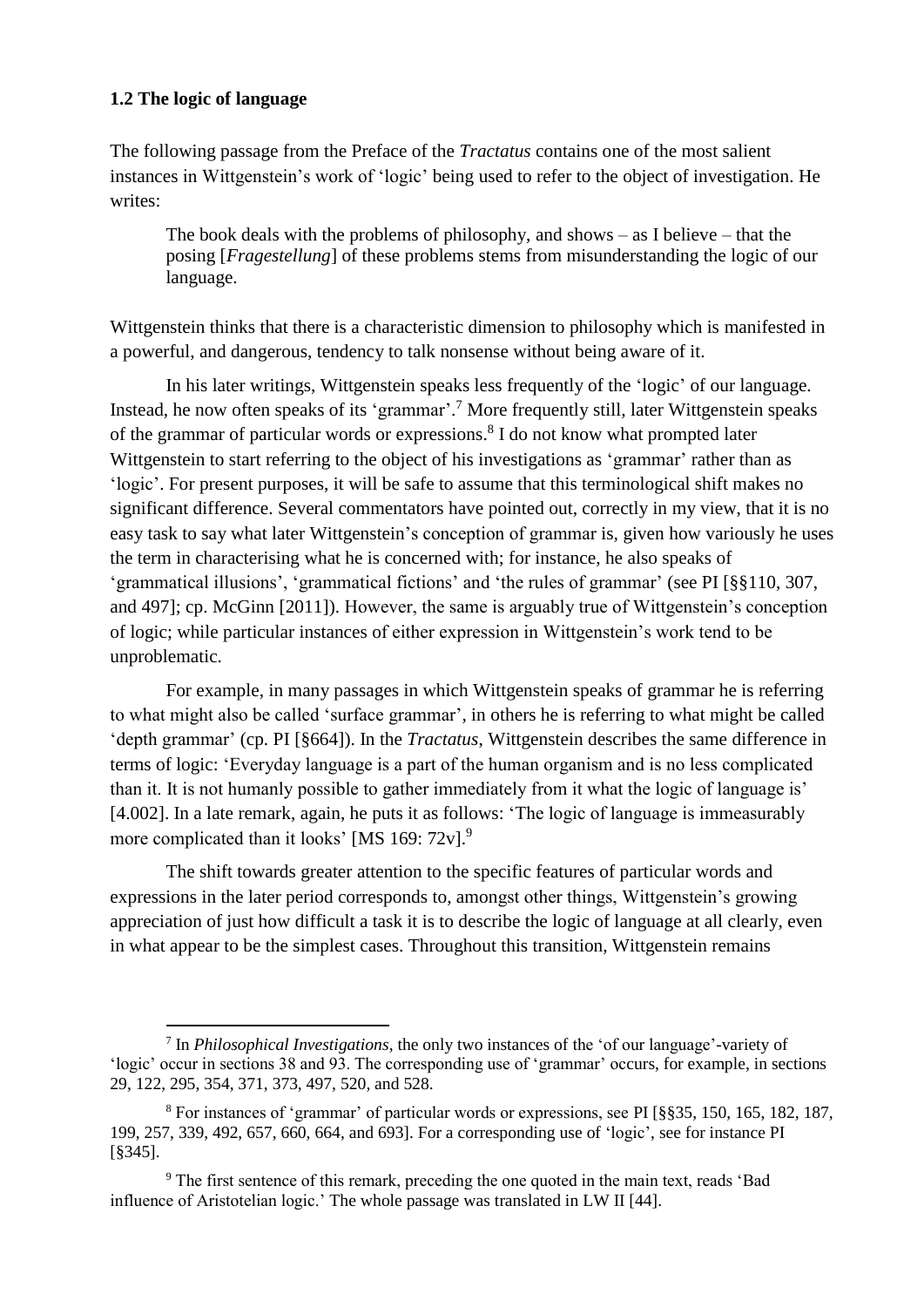committed to the same basic principle, however: if we want to understand the logic of language, we have to look at how language is actually used in life. He writes:

In philosophy the question, 'What do we actually use this word, this sentence for?' leads to valuable insights, time and time again. [TLP  $6.211$ ]<sup>10</sup>

In the course of his steadily growing awareness of the difficulties one faces in trying to answer this kind of question and, as a consequence, his increasing focus on the situational particularity of language in use, Wittgenstein undertook a substantial elaboration of the formal logic that he employed.

# **2. Concept-scripts and diagrams**

1

In 1933, Wittgenstein had a large collection of philosophical remarks typed up. The typescript comprises a total of 768 pages and includes many handwritten revisions which Wittgenstein continued to work on until at least 1937. The resulting text has been published posthumously and is now widely referred to as Wittgenstein's *Big Typescript*. The text is divided into chapters and subchapters. One chapter is titled 'Grammar'; and the most extensive subchapter of this chapter deals primarily with questions concerning logical analysis and the nature of formal logic.<sup>11</sup> At the heart of this subchapter is a discussion which Wittgenstein eventually incorporated into section 81 of the *Investigations*, where he warns us that

it may look as if what we are talking about in logic were an *ideal* language. As if our logic were, so to speak, a logic for a vacuum. – Whereas…the most that can be said is that we *construct* ideal languages. But here the word "ideal" is liable to mislead, for it sounds as if these languages were better, more perfect, than our everyday language; and as if it took a logician to show people at last what a proper sentence looks like.

We do not need a logician to show us what a proper sentence looks like, of course. Nor do we usually need one to tell us what we mean by our words. We do not usually need a logician either to point out to us things such as that, strictly speaking, certain standard phrases at the beginning of a book involve a contradiction (the preface paradox). On the other hand, we all need a Socrates, at least every now and then; someone, that is, to help us make sense of things when we are at a loss. In turn, every Socrates loves a Frege—the builder of tools for sense-making—and so did Wittgenstein.

Frege had indeed constructed his concept-script (*Begriffsschrift*) not as some kind of ideal that ordinary language would have to be brought in line with but in response to, as he writes, 'the lack of a device to avoid misunderstanding in others as well as errors in one's own thinking [that] makes itself so often felt in the more abstract scientific disciplines' [1882: 155]. 'May philosophers

<sup>&</sup>lt;sup>10</sup> On the development of Wittgenstein's attitude towards ordinary language, see Conant [manuscript].

 $11$  The subchapter extends over fifteen pages of typewriting and includes many handwritten revisions. The title is as follows: '58. The Strict Grammatical Rules of a Game and the Fluctuating Use of Language. Logic as Normative. To What Extent Do We Talk about Ideal Cases, an Ideal Language? ("The Logic of a Vacuum.")'.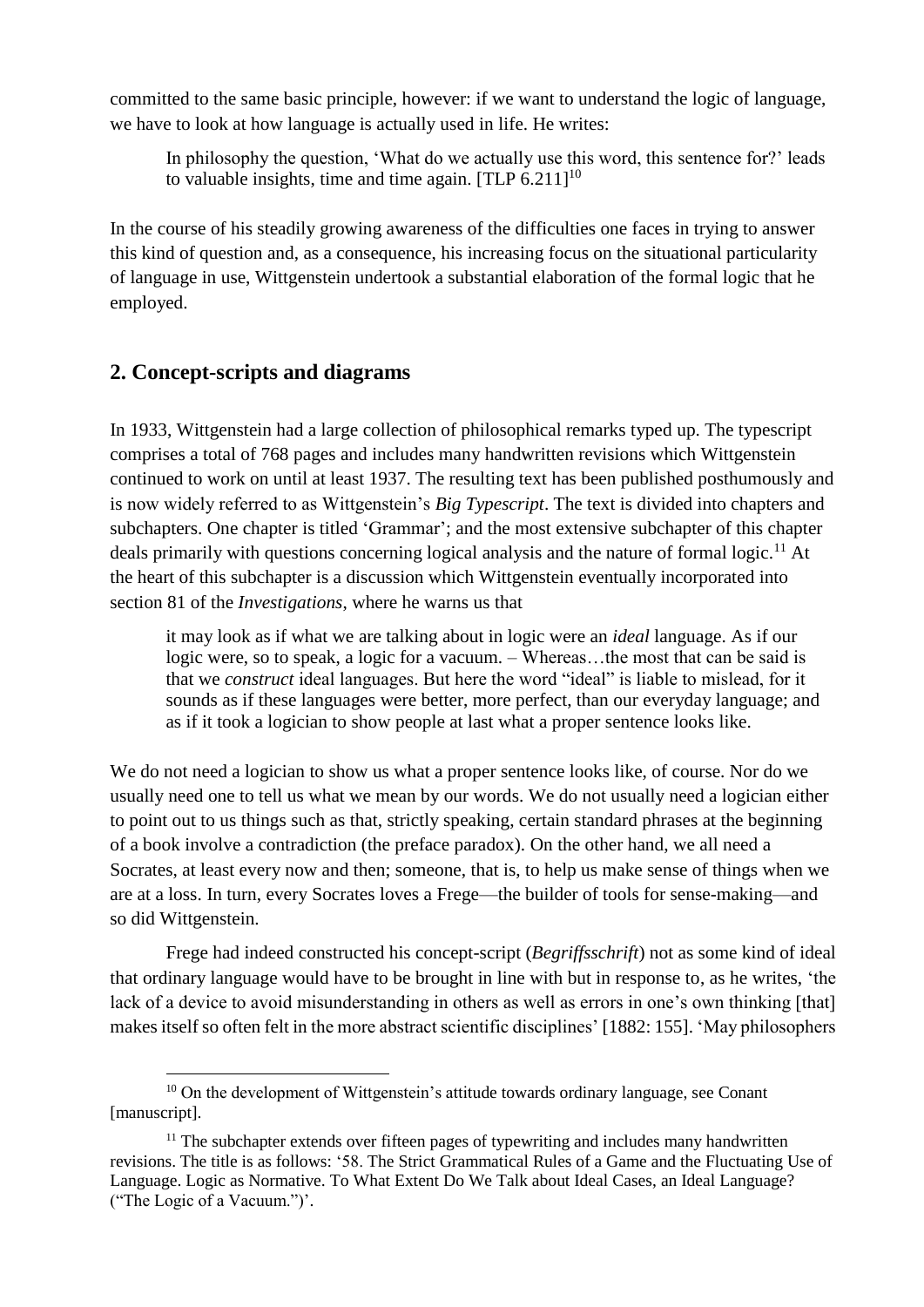too, then, give some attention to the matter!' he added [ibid.: 160]. That is what Wittgenstein did (cp. Diamond [1984]).

I now want to briefly discuss a small selection of insightful remarks about logic which can be found in the *Tractatus*, before turning to the later logic. Of course, at the end of that book Wittgenstein tells us: 'My sentences [*Sätze*] serve as elucidations in the following way: whoever understands me, finally recognises them as nonsensical' [6.54]; but even if Wittgenstein's *Sätze* are thus nonsensical, we may still be able to single out and cultivate some healthy-looking sprouts.<sup>12</sup>

### **2.1 Diagrammatic notation in the Tractatus**

1

The signs, strings of signs or structures of signs in formal logic, which we manipulate according to the rules of the system, are significantly different from the sentences of our ordinary language. One essential difference is as follows. If one wanted to conceive of formal strings of signs as something like logical sentences, which could be true or false, then on closer inspection one would find that they can fulfil their function equally well when construed in the form of tautologies; that is, when construed in such a way that they cannot be false.<sup>13</sup> In the *Tractatus*, Wittgenstein writes:

- 6.12 … If propositions are to yield a tautology when they are combined in a certain way, they must have certain structural properties. So their yielding a tautology when combined *in this way* shows that they possess these structural properties.
- … 6.121 The sentences of logic demonstrate the logical properties of propositions by combining them so as to form sentences that say nothing.

The fact that so-called logical sentences can, apparently, not be false has led many to think that therefore they must be true, hence, that they are necessary truths; but, alternatively, Wittgenstein's point can make it seem doubtful whether one should use the term 'sentences' here at all. If so-called logical sentences cannot be false, then can they be true? Perhaps it would be wiser to avoid this analogy between language and systems of formal logic. Wittgenstein continues:

It follows from this that we can actually do without logical sentences; for in a suitable notation we can in fact recognize the formal properties of propositions by mere inspection. [TLP 6.122]

The passage ends with an example of such a notation: 'In cases where no generality-sign occurs', Wittgenstein explains, 'one can employ the following illustrative method.' Namely, instead of writing  $\sim(p, \sim q)$  and its truth table, for instance, we can draw the following diagram:

 $12$  Cp. Kremer [2001]. For useful presentations of some healthy-looking sprouts, and of some of the dead wood, see Glock [1996].

<sup>&</sup>lt;sup>13</sup> Russell expressed his agreement with this point in a letter to Wittgenstein dated 13 August 1919. In addition to the passages that I have quoted in the main text, see also TLP [4.461, 6.1–6.111, and 6.1221].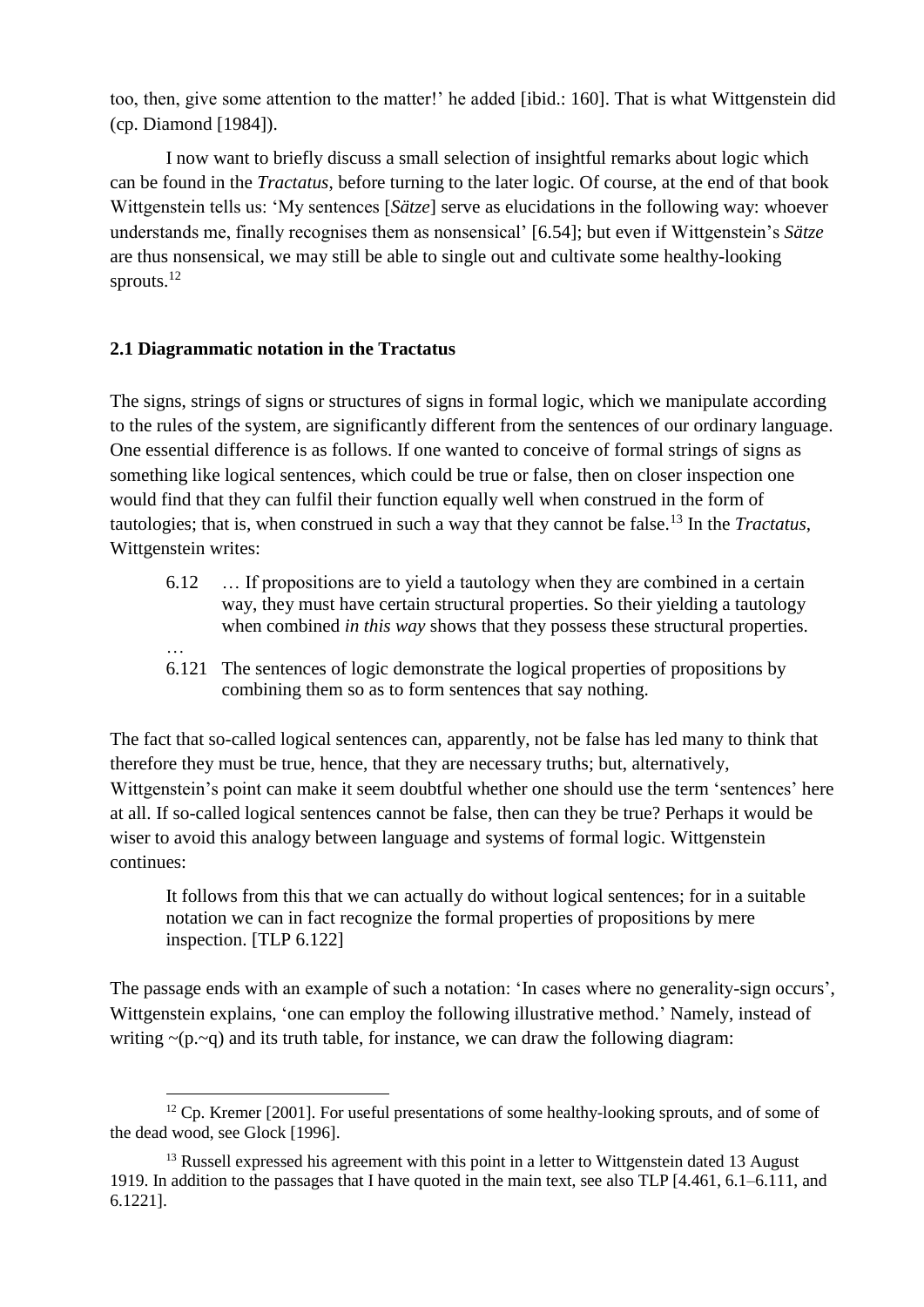

1

*Figure 1: Diagrammatic notation [TLP 6.1203]*

Let us suppose that this diagram represents a correct truth-functional analysis of what someone meant when they uttered the following words: 'It is not true that Wittgenstein threatened and Popper did not provoke.'

The diagram lets us see that what the person meant to say would be true even if it were actually true that Wittgenstein threatened, provided that it were also true that Popper provoked.<sup>14</sup> So, perhaps, what the person meant to say could have been expressed more clearly by saying 'Wittgenstein might have threatened, but Popper definitely provoked.'

Alternatively, using the notation of *Principia Mathematica* (PM), we can say that the person who uttered these words did not mean something of the form ~p.~q, for which their utterance could easily be mistaken. However, unlike PM-notation, the diagram illustrates the truth-functional structure of what was said without making use of anything that one might even be tempted to call 'logical sentences'.

In one sense, Wittgenstein's diagrammatic notation simply follows Frege's guidelines for (two-dimensional) logical notations. Frege writes:

[A well-constructed logical notation] will have to be entirely different from all wordlanguages in order to make full use of the specific advantages of visual signs. … Such brevity must thereby be striven for that the two-dimensionality of the writing surface can be well exploited for the perspicuity of the representation. [1882: 159–60]<sup>15</sup>

Furthermore, the logician's construction of suitable notations can itself be regarded as an act of philosophical clarification. As Wittgenstein writes, 'we have the right logical point of view once all is in order in our sign-language' [TLP 4.1213]. After all, it is in virtue of the skill of the logician as a philosopher that the particular act of logical clarification can succeed without at the same time provoking a number of puzzling questions which would bring itself into question; for instance, questions concerning the semantic or epistemic status of notational features. Are tautologies of classical logic, such as that of non-contradiction  $\sim (p, \sim p)$ , necessary truths about the world? Do elementary propositions (or atomic facts, or possible worlds, etc.) exist?

<sup>&</sup>lt;sup>14</sup> The corresponding reading of the lines of the diagram starts from the bottom and sees the following connections:  $T - T p - T q$ .

<sup>15</sup> In this respect, Frege's notation is unrivalled by that of *Principia Mathematica*.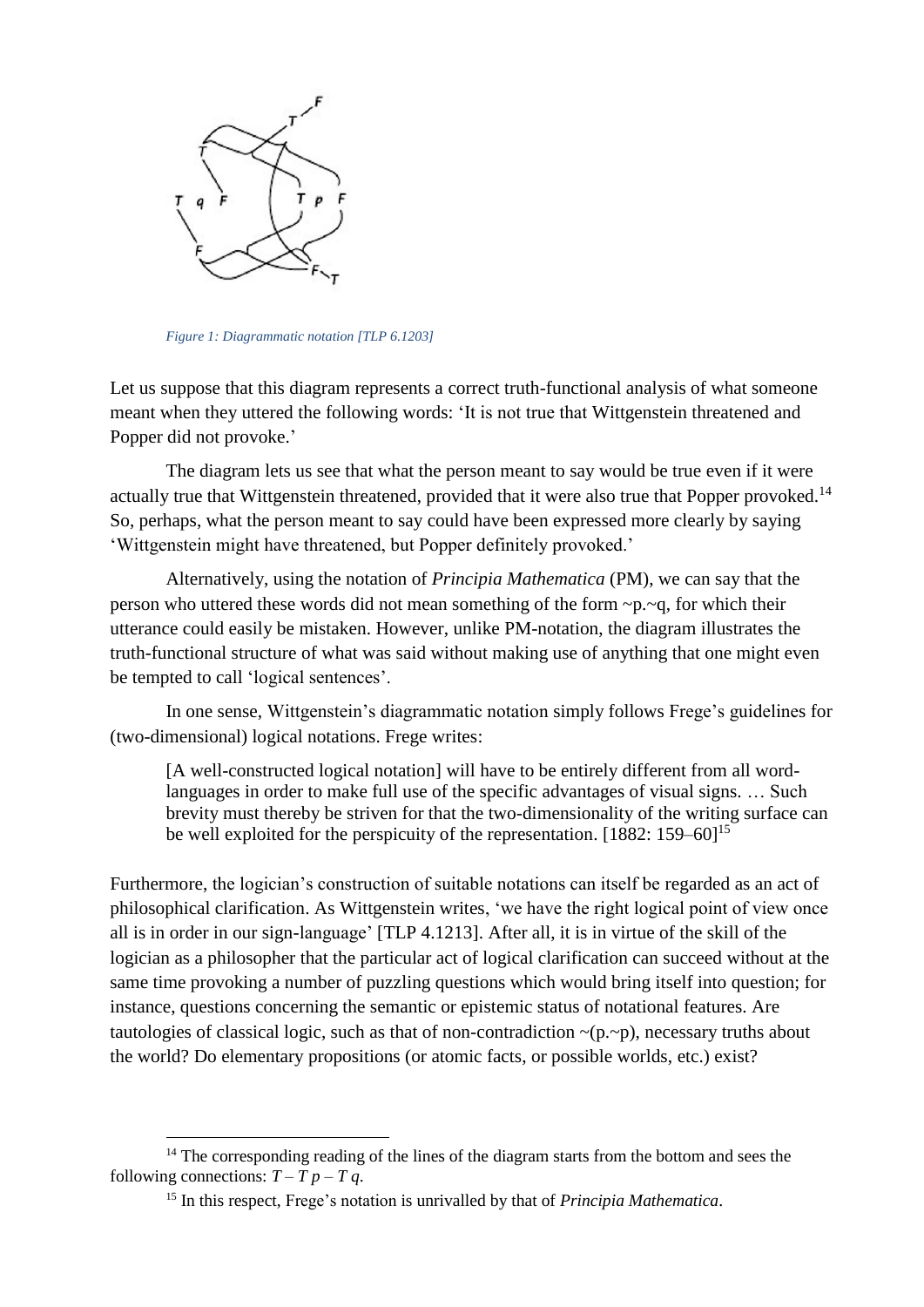Thus, the diagram fulfils its function not only without appearing to formulate something that might be called 'logical sentences' but also without making use of logical constants—such as, in PM-notation,  $v, \Rightarrow \Rightarrow \equiv$  and .—whose nature has been the subject of endless controversies amongst philosophers of logic; all that there is in the diagram is *the line* connecting various *T*s and  $Fs$ <sup>16</sup>. For example, the conditional of classical logic ( $\supset$  in PM-notation), as it would feature in the simplified classical analysis of our example above following the equivalence of  $\sim (p, \sim q)$ and p⊃q, has been criticised for just this kind of formalisation because, unlike our example above, ordinary language conditionals (if…then) are often false in case the antecedent is false and the consequent is true; but the line cannot be so criticised, because it clearly does not involve any such general claim about the semantics of ordinary language conditionals.

The notational minimalism of the line goes beyond that of the Sheffer stroke and Wittgenstein's own N-operator (cp. TLP [5.131, 5.502, 5.51, and 6]). In 5.101, Wittgenstein introduces yet another notational device according to which our above example would be formalised as (T T F T) (p,q) with the first set of parentheses giving the truth-functional values for possible truth-value combinations of p and q. This notation may indeed match the line's minimalism, in virtue of making no apparent use of logical constants either. However, it lacks the perspicuity of the diagrammatic notation: it can hardly be said to let us 'recognize the formal properties of propositions by mere inspection' [6.122].<sup>17</sup>

Perhaps the full truth-table notation in 4.31 and 4.442, from which the 5.101 notation is derived, matches the diagrammatic notation in terms of perspicuity so defined. Compare:

| q  |  | not q   p and not q   it is not the case that p and not q |
|----|--|-----------------------------------------------------------|
|    |  |                                                           |
|    |  |                                                           |
|    |  |                                                           |
| F. |  |                                                           |

*Figure 2: Full truth-table notation*

However, the fact that what I have called Wittgenstein's diagrammatic notation manages with exactly half the number of *T*s and *F*s shows, I think, that out of all notations that the *Tractatus* offers the diagrammatic notation is ultimately the most successful in following Frege's instruction to strive for 'such brevity…that the two-dimensionality of the writing surface can be well exploited for the perspicuity of the representation'.

### **2.2 An objection**

<u>.</u>

Someone might object as follows: 'This diagrammatic notation is nothing but a crude equivalent to more elaborate logics. In particular, it fails to make explicit the system of rules according to

<sup>&</sup>lt;sup>16</sup> See also TLP [5.4]: 'Here it becomes manifest that there are no "logical objects" or "logical constants" (in Frege's and Russell's sense).' See further 5.441, 5.53, and 5.531–5.5321, and the related proposal of a solution to Russell's Paradox in 3.333.

 $17$  I am grateful to an anonymous referee for inspiring the comparison with the 5.101 notation.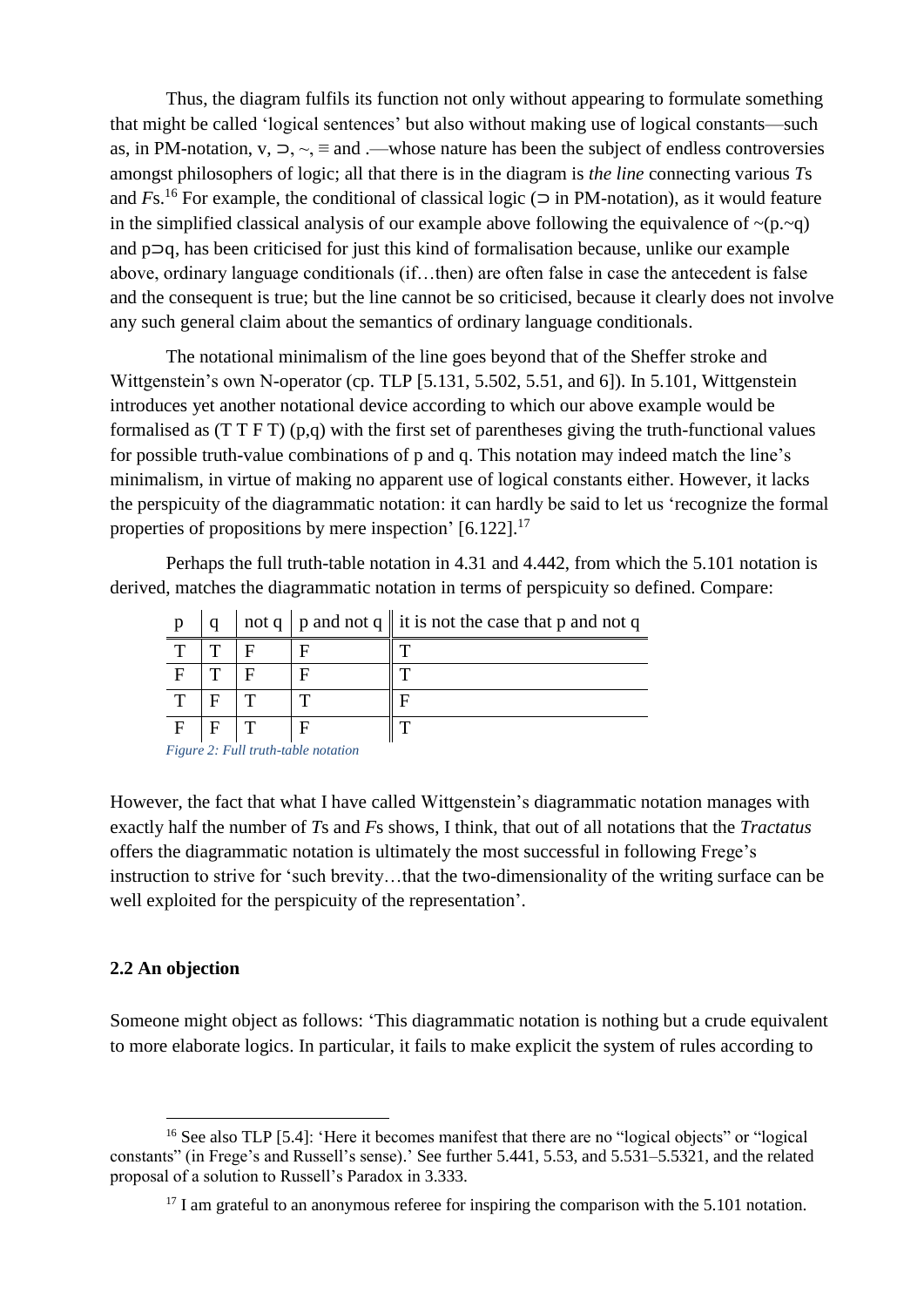which it operates. *Principia Mathematica*, for instance, does a much better job at formulating these "primitive propositions" of logic.'

Perhaps the diagrammatic notation cannot be fully developed in terms of formal semantics or as an axiomatic system. If it cannot be so developed, this will raise some interesting questions. However, the objection strikes me as an unfounded call to construct another logical system in order to model one we already have. For, one might ask, to whose benefit should this additional system be constructed? To the extent that the diagram sufficiently clarifies the relevant thought, the job of the logician has been done. Not every logician and philosopher has to be a meta-logician in the way the objection seems to suggest. Questions of metalogic—for example whether a given logical system is complete in the sense that all of its tautologies are provable in some deductive system—are no doubt important, not least to mathematical logic and computer science. However, the purpose of a logical system may be quite independent of its metalogical properties; a logic that is incomplete in the mentioned sense is not therefore a useless logic, for instance. In particular, the incorporation of metalogical results—such as 'primitive propositions' or the adequacy of v and  $\sim$  in PM—is by no means imperative, which is presumably why standard classical logic has in practice ignored such adequacy results. Therefore, the diagrammatic notation might be a good logic for philosophy even if it cannot be fully developed in terms of formal semantics or if it cannot be axiomatised.

In this section, I have argued that Wittgenstein's diagrammatic notation in the *Tractatus* constitutes a system of formal logic that is supposed to help clarify problematic propositions while keeping philosophical contention to a minimum. I have further argued that constructing logical notations is thus itself an act of clarification; for instance, constructing a logical notation may help us avoid mistakes about, and lead us to an improved understanding of, the nature of what is, or can be, logically constant.

### **3. Language-games as logic**

1

If constructing logical notations is itself an act of clarification—in that logical notation is supposed to help clarify problematic propositions while keeping philosophical contention, or the appearance of it, to a minimum—then, the logician or philosopher may ask, how might logical problems be solved without thereby engendering new problems? Arguably, later Wittgenstein's language-games are designed to do just that. Thus, I argue, they constitute a logic for philosophy 'so that it is no longer tormented by questions which bring *itself* in question' [PI §133].

Since 'the very nature of the investigation…compels us to travel criss-cross in every direction over a wide field of thought', Wittgenstein writes in the Preface to the *Investigations*, 'this book is really just an album.' There is, therefore, more than one way of reading the text: there are, as it were, different ways of browsing the album. One way of reading it sees Wittgenstein's language-games as constituting a new philosophical logic.<sup>18</sup>

<sup>&</sup>lt;sup>18</sup> Williamson [forthcoming] gestures towards this kind of reading. Oskari Kuusela has recently presented an account of language-games that is similar to the one I develop here: Kuusela [2014] cites many supporting passages from Wittgenstein's manuscripts and offers helpful comparisons with Frege and Russell; see also Kuusela [manuscript]. Cp. also Travis [2006: ch. 3].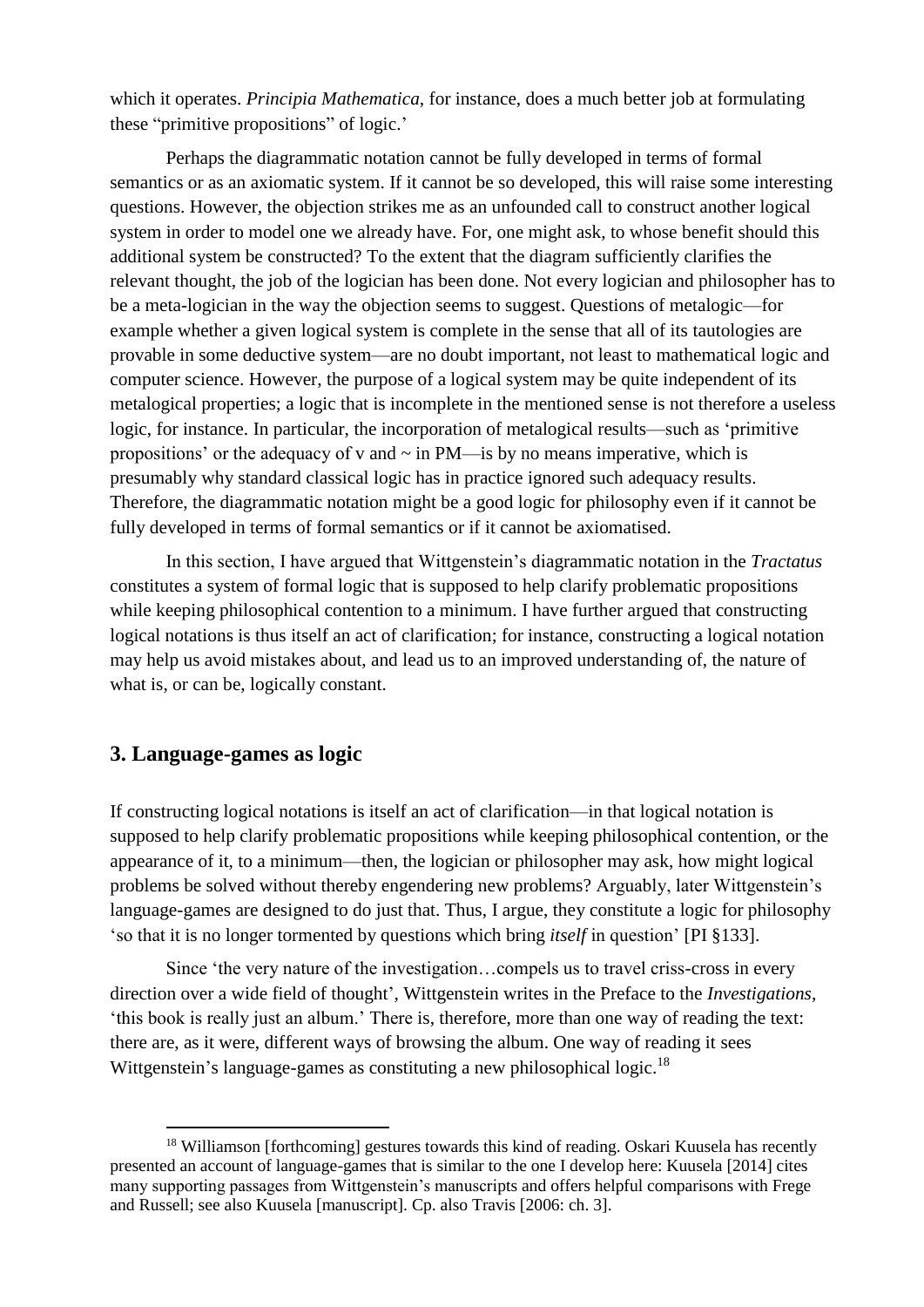This reading is perhaps currently not likely to strike many readers as the most intuitive one. For example, while Maddy in her recent book-length study of Wittgenstein's philosophy of logic agrees that there is not just one useful way of reading the *Investigations*, it is striking that her 'readings that focus on logic' [2015: 4, n. 6] make no mention whatsoever of any constructive element in Wittgenstein's later writings on logic and, further, that she thinks that 'discussion of logic in the *Philosophical Investigations* is confined almost exclusively to the meta-philosophical passages §§89–133' [ibid.: 74]. In fact, however, the text contains a variety of more or less explicit indications that point towards a reading according to which discussion of logic is indeed pervasive in Wittgenstein's *Investigations*. Some of what are perhaps the most important elements of this discussion can be found in the following selection of passages:

5. … It disperses the fog if we study the phenomena of language in primitive kinds of use in which one can clearly survey the purpose and functioning of the words. …

7. … I will call these games "*language-games*" and will sometimes speak of a primitive language as a language-game. … I shall also call the whole, consisting of language and the activities into which it is woven, a "language-game".

81. … in philosophy we often *compare* the use of words with games, calculi with fixed rules, but cannot say that someone who is using language *must* be playing such a game. — But if someone says that our languages only *approximate* to such calculi, he is standing on the very brink of a misunderstanding. For then it may look as if what we are talking about in logic were an *ideal* language. As if our logic were, so to speak, a logic for a vacuum. – Whereas…the most that can be said is that we *construct* ideal languages. …

130. Our clear and simple language-games are not preliminary studies for a future regimentation of language – as it were, first approximations, ignoring friction and air resistance. Rather, the language-games stand there as *objects of comparison* which, through similarities and dissimilarities, are meant to throw light on features of our language.

We can identify the following three features as central to the conception of languagegames as logic that thus emerges.<sup>19</sup>

First, language-games are *clear and simple*. They are clear because they are relatively simple, or 'primitive' [§5], as compared with the language, or aspects thereof, that they are being used to analyse; they thus tend to resemble, as Wittgenstein puts it, 'those games by means of which children learn their native language' [§7]. $^{20}$ 

Second, language-games are *holistic*. A language-game is, as Wittgenstein writes, 'the whole, consisting of language and the activities into which it is woven' [§7]; or, as he also puts it, 'to imagine a language means to imagine a form of life' [§19]. Note also that language-games

1

<sup>&</sup>lt;sup>19</sup> It should be noted that Wittgenstein uses the term 'language-game', like 'logic' and 'grammar', not only to speak of a technical instrument of logical analysis but also to refer to our language as a whole or certain parts of it. In this alternative sense, the term mainly stresses the interwovenness of language with life and, in particular, action. Insights into this interwovenness guided Wittgenstein's development both as a philosopher and as a logician.

<sup>20</sup> On Wittgenstein's uses of the word 'primitive' in the opening sections of the *Investigations*, see Schulte [2004: 23–5].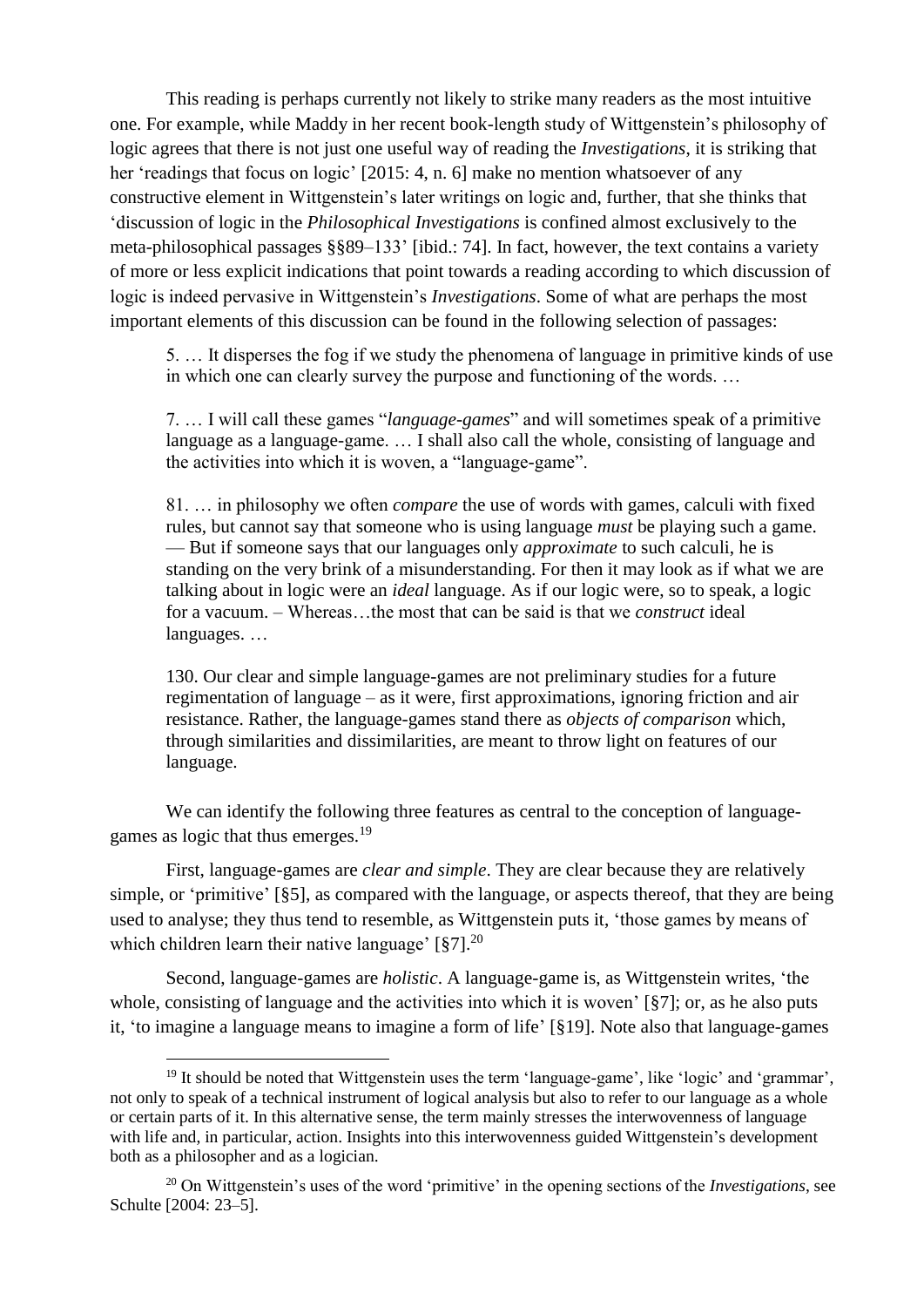are similar to what are called 'possible worlds' in modal logic in this latter respect. Like a possible world, a language-game stipulates a model that is complete. Therefore, given that the stipulation is consistent, questions as to how the model is possible will be misplaced: the model (possible world, language-game), once introduced, is what it is. I take this to be implied by Wittgenstein's asking us to conceive of the builders language-game in section 2 'as a complete primitive language'.<sup>21</sup>

Thirdly, language-games function as *objects of comparison*. A language-game might be so constructed that it displays relevant qualities that differ significantly from those of the language, or aspects thereof, that they are being used to analyse; in many cases, it will be obvious that a given language-game is not supposed to be anything like a formal equivalent or abstraction. This makes formalisation using language-games a somewhat more difficult task than it tends to be with most other logics. Consequently, the comparison of a given formalisation with the object under investigation plays a somewhat more important role than it tends to do in most other logics or in the way they are standardly applied.

Wittgenstein's most famous language-games include, of course, *the shopkeeper* and *the builders*. However, there are many more in the *Investigations*: for instance, the language-game of *writing series of numbers* in section 143, a variation of which—*the recalcitrant student* in section 185—gives rise to Wittgenstein's famous discussion of rule-following; and that of *private sensations* in section 243, the subsequent discussions and variations of which are among the most influential parts of Wittgenstein's work.

We may now also see the point of Wittgenstein's memo to himself: 'The question is: what is the logician to say here?'. For in the notebook passage where it occurs, as quoted at the start of the first section of this essay, Wittgenstein is again in the business of constructing language-games.

### **3.1 An example**

1

The most elaborately developed example of a language-game in the *Investigations* is that of the builders. Wittgenstein first introduces the language-game of the builders in section 2. He goes on to construct six major variations of this language-game—in sections 8, 15, 21, 41, 42 and 86 and many of the surrounding sections are devoted to the application of these language-games; in particular, all of the first thirty or so sections.

In order to distinguish the original and its variants, Wittgenstein also refers to them by section numbers. Here, then, is (2), the original builders:

*A* is building with building stones: there are blocks, pillars, slabs and beams. *B* has to pass him the stones and to do so in the order in which *A* needs them. For this purpose

 $21$  Of course, we can always find or invent new models (possible worlds, language-games), including variations in terms of specific forms of life; but it is important to distinguish sharply between using a given model and finding or inventing a new one. The criticism by Rush Rhees, who claims that it is not in fact conceivable that the builders' language be complete, misses its target because it fails to respect this distinction; cp. Rhees [1960: 177–80].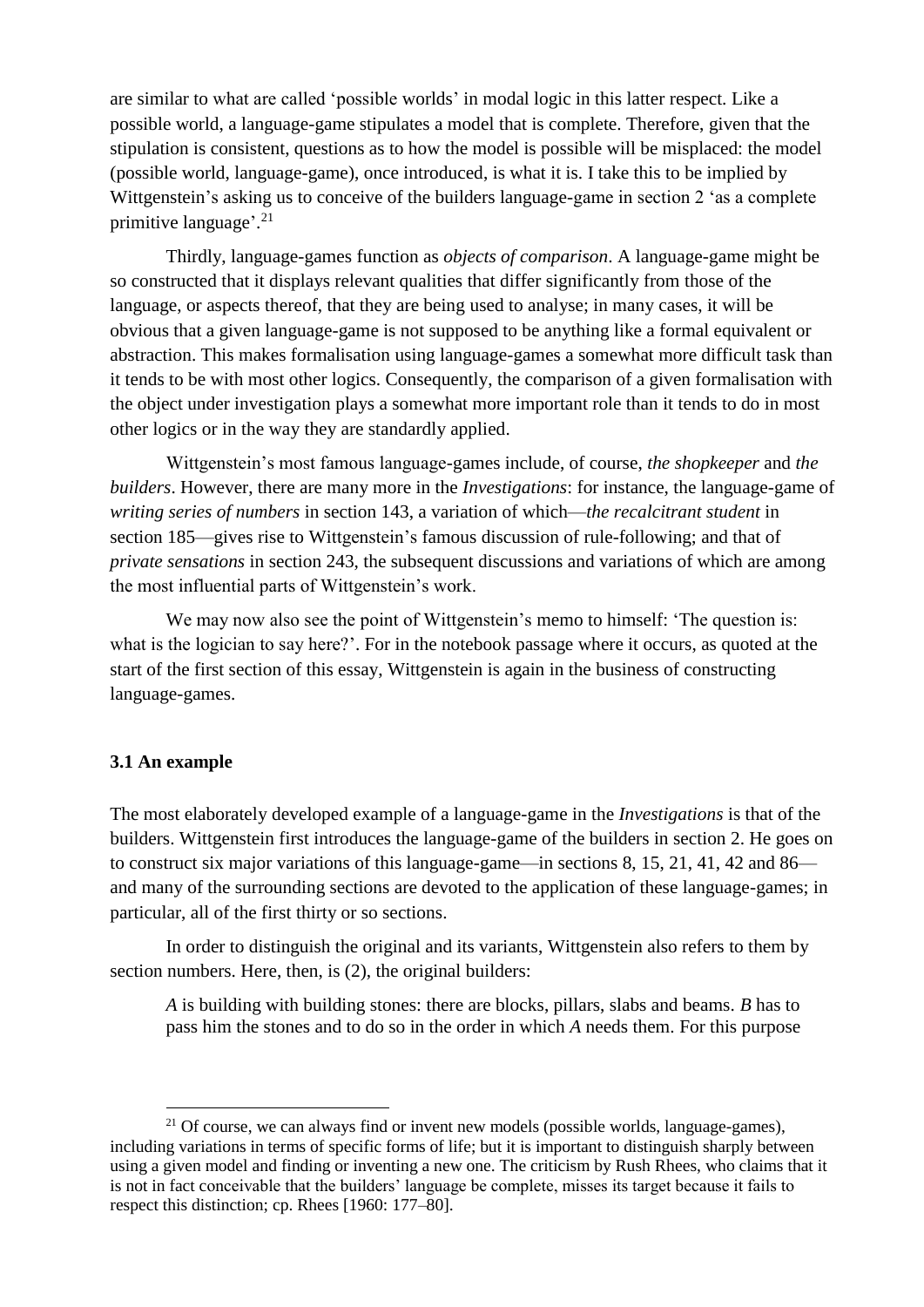they make use of a language consisting of the words "block", "pillar", "slab", "beam". *A* calls them out; *B* brings the stone which he has learnt to bring at such-and-such a call.

The main purpose of (2) is to clarify the thought that words stand for things (cp. Perry [1994]). More fully expressed, the thought goes something like this: 'Every word has a meaning. This meaning is correlated with the word. It is the object for which the word stands' [§1]. The thought is natural enough and it will indeed, I think, seem true to most people. It certainly seems true to me. In fact, I am quite convinced that it is true.

Wittgenstein illustrates the thought, and its intuitiveness, in the form of the notorious quotation of Augustine with which the *Investigations* begin. His subsequent discussion shows that the expression of this thought, for all its intuitiveness, is much more difficult than it seems. It is obviously important that, as reflective human beings, we must not be deceived about the nature of meaning. Anyone who wants to insist that words stand for things will therefore want to know exactly how it may be so. Thus, Wittgenstein is quite right that the proper grasp of this thought deserves a good deal of logical clarification.

The fact that the builders serve to analyse a thought about meaning—specifically, that they serve to answer the question of what some expression about meaning means—has made it relatively difficult for readers to see clearly what exactly Wittgenstein is doing; while at the same time, of course, this structure makes what Wittgenstein is doing rather exciting, at least from the point of view of a logician. In order to avoid confusion, I shall henceforth use '*r*' to abbreviate the expression 'words stand for things'.

Seeing how (2) satisfies the three features that I have said are central to the conception of language-games as logic will help us see how the logical analysis of *r* succeeds.

First, it is *clear and simple*. For instance, unlike English or Chinese, (2) contains only four words; and, unlike the real world, (2) contains only a very small number of objects, namely four different kinds of stone.

Second, it is *holistic*. Besides words and things, (2) contains activities that are intimately connected with its linguistic repertoire.

Thirdly, it functions as an *object of comparison*. Wittgenstein announces (2) by saying: 'Let us imagine a language for which the description given by Augustine is right'; hence a language for which *r* will be a true statement. So (2) is not modelled after English or, for that matter, any other natural language; it is not supposed to be a formal equivalent or abstraction. Rather, (2) is a formalisation in the shape of a model of a language that, like some remotely possible world, may be entirely different from our own and all that we have previously known. Hence, it is essential for the logical analysis of *r* via language-game (2) that the analysis will partly consist in comparing (2) with whatever language it is being used to analyse. Of course, any such comparing may require us to add further objects of comparison and hence to construct additional language-games, as illustrated by Wittgenstein's own procedure.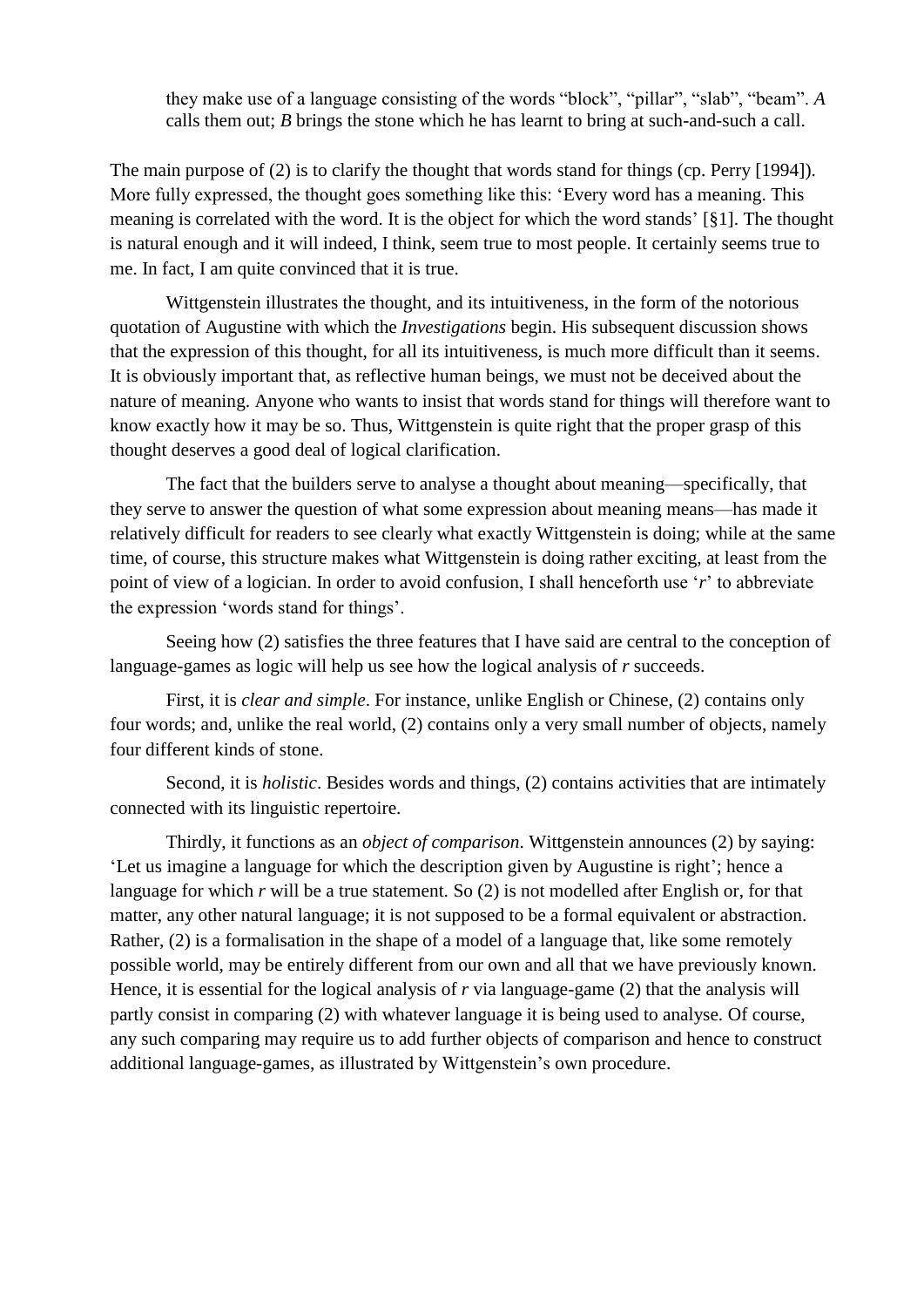#### **3.2 What is essential to a language-game**

1

Someone might object to the foregoing discussion: 'If Wittgenstein intended language-games to form anything like a system of formal logic, then why would he not say so, or at least say so more clearly; and why would he not develop this system at all rigorously?'

Wittgenstein formulates a similar objection to himself in section 65 of the *Investigations*: 'You make things easy for yourself! You talk about all sorts of language-games, but have nowhere said what is essential to a language-game.'

'I'll try to explain this', Wittgenstein says. There then follows the well-known stretch of remarks in which he argues that there is no explanatory set of jointly necessary and sufficient conditions for all of the activities that we call 'games': the many activities that we call 'games' are simply too diverse; in fact, there cannot even be a definite disjunction of all of the features of activities that we call 'games', because there are indefinitely many possible types of activities that we may or may not call 'games'. If this is so, Wittgenstein continues his argument, then explaining to someone what a game is by giving various examples of games—as we normally would—'is not an *indirect* way of explaining – in default of a better one' [§71]; and the same is true of explaining to someone what a language-game is.<sup>22</sup> Hence, as Wittgenstein puts it:

One gives examples and intends them to be taken in a particular way. – I do not mean by this expression, however, that he is supposed to see in those examples that common feature which  $I$  – for some reason – was unable to formulate, but that he is now to employ those examples in a particular way. [§71]

This is, of course, exactly what Wittgenstein does. The term 'language-game' is introduced in section 7 of the *Investigations*. By that stage, Wittgenstein has already made substantial use of several language-games and also given some relevant practical instruction. In fact, section 7 introduces the term 'language-game' by reference to the example of languagegame (2). Wittgenstein's explanation of what a language-game is thus mainly amounts to a sort of practical initiation: he shows the reader many examples of language-games, what to do with them and how to construct similar ones; it is not until section 65 that he raises the question regarding the nature of language-games and how to explain it.<sup>23</sup>

Wittgenstein's argument still leaves open several important questions. I believe that he has something useful to say on most of them. Here, however, I can only give a brief sketch. First of all, even if Wittgenstein is correct about games, there will remain the question whether the word 'game' is actually employed in the term 'language-game' in such a way that the argument works for language-games as well as it does for games. I think that the requisite analogy does indeed hold: because, to put it very briefly, there are indefinitely many possible types of linguistic activity that may serve as language-games, which corresponds to an indefinitely large number of possible problems that require solving; hence, as is arguably the case with 'games',

 $22$  Having thus reached the conclusion of the argument, Wittgenstein adds a subtle reminder of the intended connection between game and language-game that was first made in sections 65 and 66: 'This, after all, is how we play the game. (I mean the language-game with the word "game".)' [§71].

<sup>&</sup>lt;sup>23</sup> Wittgenstein's discussion of the argument in sections  $65$  to 71, which I have rehearsed above, then continues through to section 81 where he turns the discussion of language-games into an explicit discussion of logic which, in turn, continues for over twenty more sections.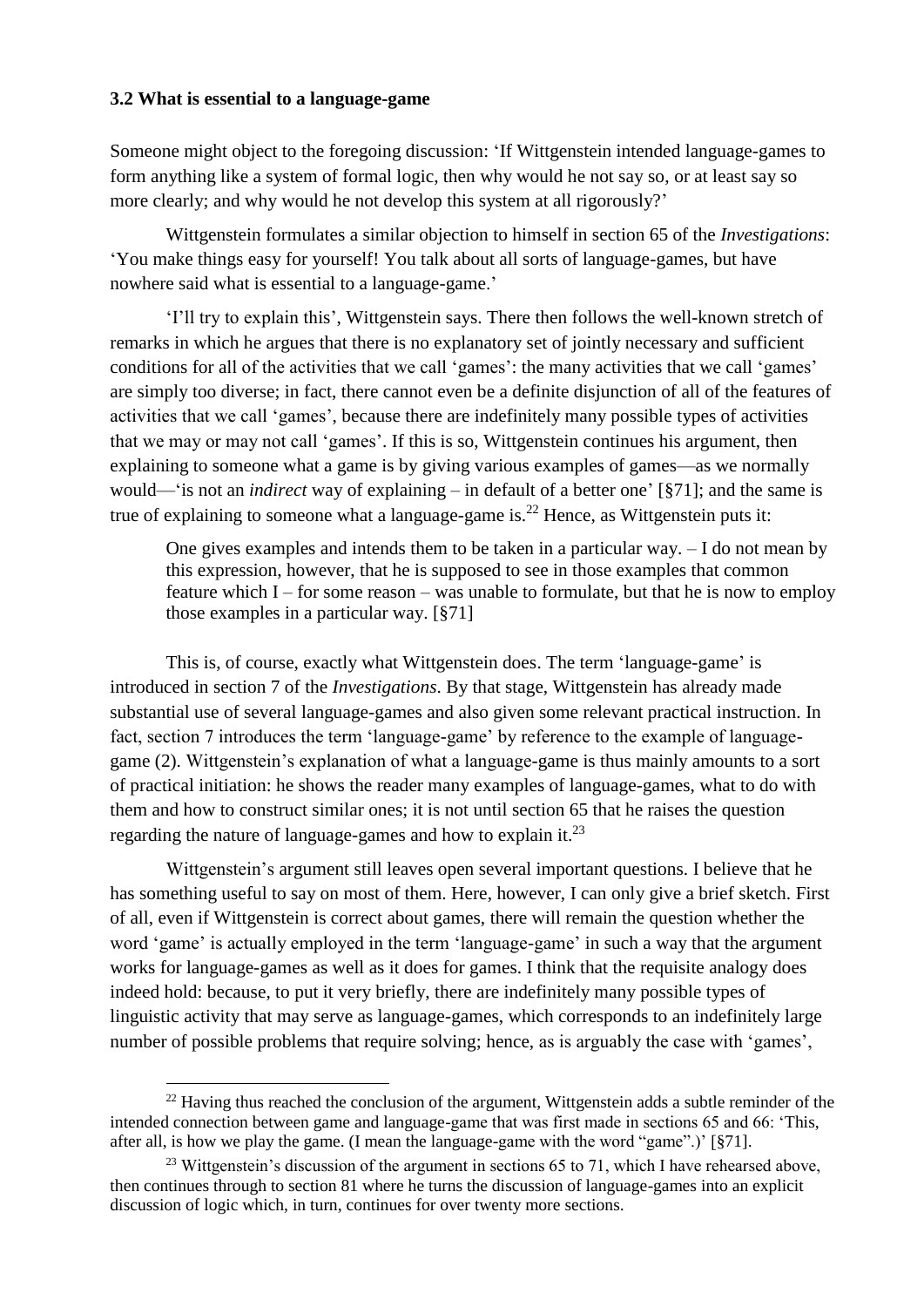the many things that are called 'language-games' are so diverse that there can be no explanatory set of jointly necessary and sufficient conditions for all of the things that are so called. Of course, this kind of answer itself raises important questions. For instance, what exactly are the problems, or kinds of logical problems, that may be solved via the construction of language-games? I cannot begin to address these questions here.

### **Conclusion**

1

Like other formal logics, language-games provide clear and simple models for logical analysis. I have already noted that formalisation using language-games tends to be more difficult than with most other logics, because a language-game is not supposed to be a formal equivalent or abstraction; rather, a language-game is a model of a language that, like some remotely possible world, may be entirely different from what it is being used to analyse; thus the comparison of a given formalisation with what it is being used to analyse plays a somewhat more important role than it tends to do in the way most other logics are standardly applied.

In this latter respect, then, formalisation using language-games is rather like the construction, as opposed to the mere application, of formal logic. Indeed, formalisation using language-games potentially involves the construction of a new system of formal logic; languagegame (2), for instance, constitutes a new system of formal logic in this sense.

Existing logics can be used as sources of language-games, too. After all, the question what might make a given statement true remains a leading principle of formalisation; for example: the shopkeeper language-game in section 1 is designed to make the statement 'Words stand for things' false, while the language-game of the builders in section 2 is designed to make the statement true. Therefore, any system of formal logic can in principle be used as a source of language-games involving some 'primitive' activity like that of Wittgenstein's builders.

The search for a philosophical logic that solves problems without thereby engendering new ones led Wittgenstein to the conception of language-games as logic.<sup>24</sup> I have said that the construction of formal logic may thus itself become an act of clarification: namely, to the extent that one's logic is supposed to help clarify problematic propositions while keeping philosophical contention, or the appearance of it, to a minimum. With the conception of language-games as logic, these two acts of logical clarification—the construction of formal logic and its application—become one. Consequently, Wittgenstein's explanations in *Philosophical Investigations* of what a language-game is do not merely constitute the presentation of a new system, or new systems, of formal logic for philosophy; rather, he is trying to teach the very art of the philosophical logician, as he sees it.

 $24$  The extent to which Wittgenstein's early work in logic can be seen as preliminary to his mature work on language-games is an interesting question. I have suggested that some of his early work, such as the diagrammatic notation, betrays a philosophy of logic that is significantly closer to that of the later Wittgenstein than is commonly appreciated. Cp. Sullivan [2003].